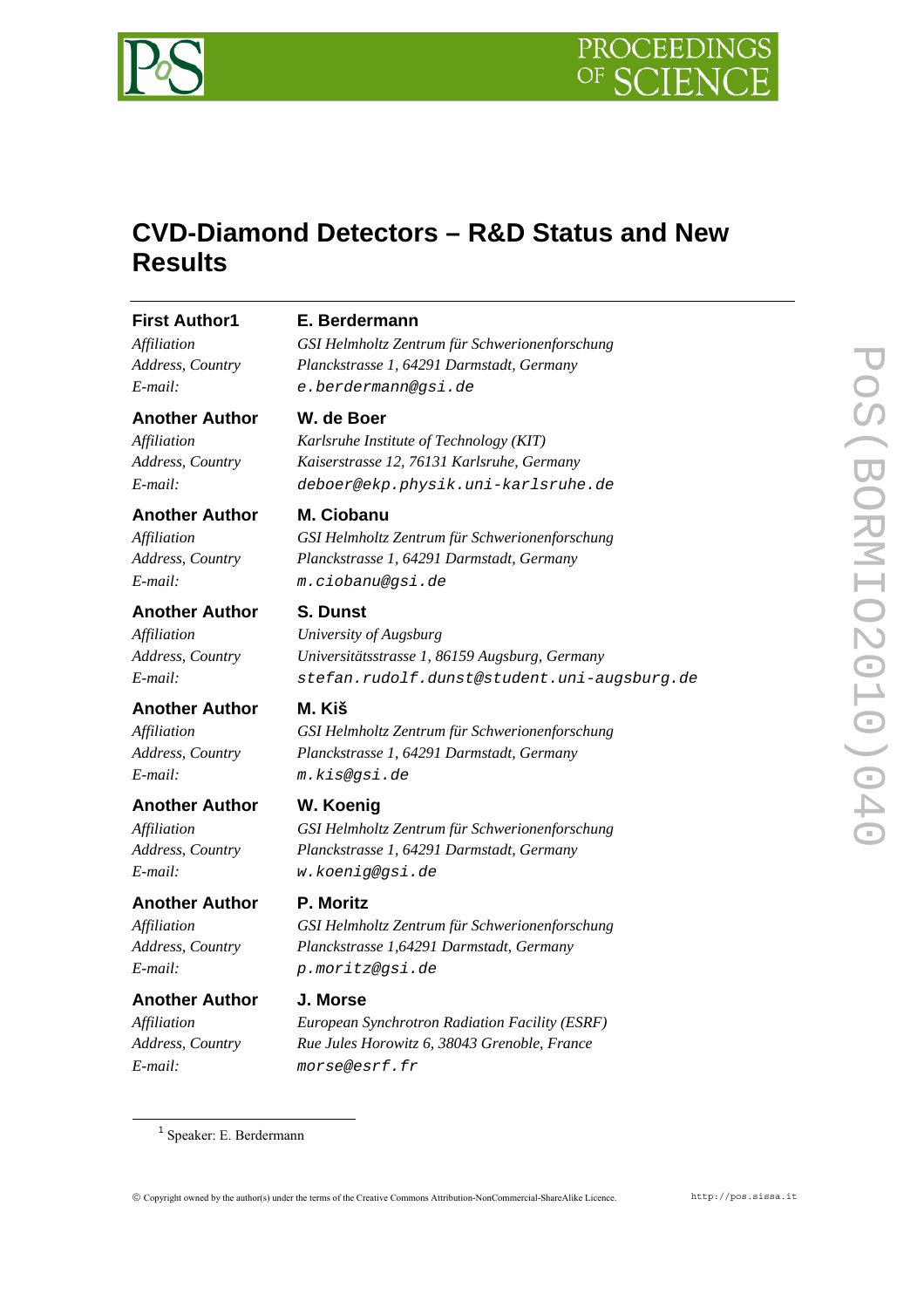

# **Another Author S. Müller**

# **Another Author C. Nociforo**

# **Another Author M. Pomorski**

*Affiliation CEA-LIST Saclay* 

# **Another Author M. Schreck**

# **Another Author M. S. Rahman**

# **Another Author M. Träger**

# **Another Author H. Weick**

*Affiliation Karlsruhe Institute of Technology (KIT) Address, Country Kaiserstrasse 12, 76131 Karlsruhe, Germany E-mail: [steffen.mueller@cern.ch](mailto:steffen.mueller@cern.ch)*

*Affiliation GSI Helmholtz Zentrum für Schwerionenforschung Address, Country Planckstrasse 1, 64291 Darmstadt, Germany E-mail: c.nociforo@gsi.de* 

*Address, Country 91191 Gif-sur-Yvette, France E-mail: michal.pomorski@cea.fr* 

*Affiliation University of Augsburg Address, Country Universitätsstrasse 1, 86159 Augsburg, Germany E-mail: Matthias.Schreck@Physik.Uni-Augsburg.de* 

*Affiliation GSI Helmholtz Zentrum für Schwerionenforschung Address, Country Planckstrasse 1, 64291 Darmstadt, Germany E-mail: M.S.Rahman@gsi.de* 

*Affiliation GSI Helmholtz Zentrum für Schwerionenforschung Address, Country Planckstrasse 1, 64291 Darmstadt, Germany E-mail: [m.traeger@gsi.de](mailto:m.traeger@gsi.de)*

*Affiliation GSI Helmholtz Zentrum für Schwerionenforschung Address, Country Planckstrasse 1, 64291 Darmstadt, Germany E-mail: h.weick@gsi.de* 

We report on the status of diamond detectors developed for atomic, nuclear, and hadron physics experiments at GSI, the Helmholtz Center for Heavy Ion Research and at FAIR, the upcoming Facility for Antiproton and Ion Research, both situated in Darmstadt, Germany. Three types of intrinsic diamond materials produced by Chemical Vapour Deposition (CVD) on various substrates have been evaluated for time- and energy measurements: (a) homoepitaxial singlecrystal CVD Diamond (scCVDD) grown on High Pressure High Temperature (HPHT) singlecrystal diamond plates, (b) polycrystalline CVD Diamond (pcCVDD) grown on silicon wafers, and (c) CVD Diamond on Iridium (DoI) samples, consisting of 'quasi-single-crystal' CVD diamond films grown on iridium substrates. We discuss the detector characteristics of each type and describe the perspectives for the diamond detectors in current and future experiments.

*XLVIII International Winter Meeting on Nuclear Physics - BORMIO2010 Bormio, Italy January 25–29 2010*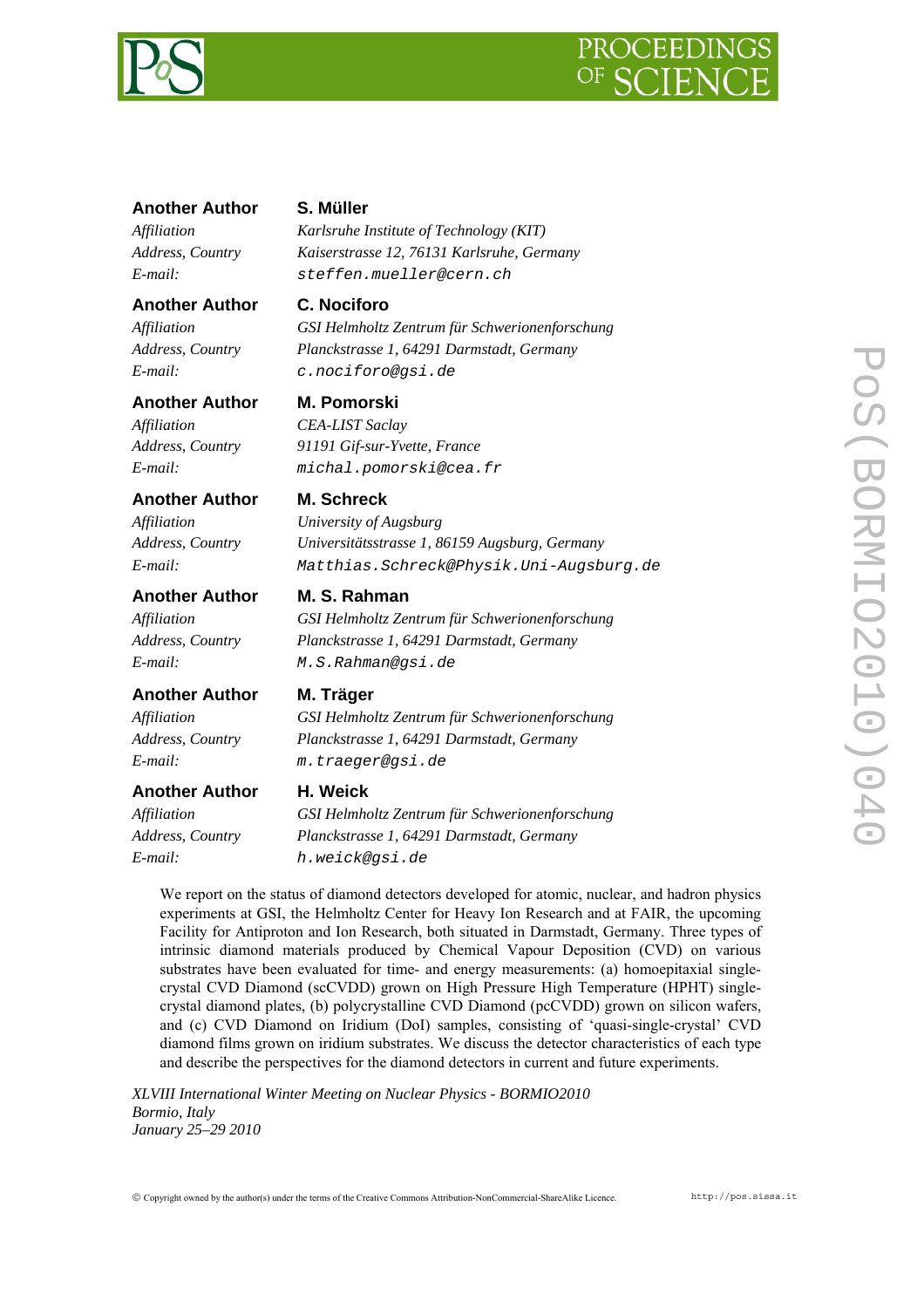### **1. Introduction**

The main advantages of wide band gap detector materials such as diamond  $(E_g^{\text{Dia}} =$  $5.48 \text{eV}^{\text{T=300K}}$ ) are their radiation hardness and room temperature detector operation without the need of a pn-junction and cooling to control leakage current. Diamond is unique in its combination of extreme electronic and thermal properties. It reveals equally high drift velocities of electrons and holes at electric fields  $E \ge 10 \text{ V/}\mu\text{m}$  ( $v_{e,h} = 1.43 \text{ x } 10^7 \text{ cm/s}$  [1]), a low dielectric constant ( $\varepsilon_r$  = 5.7), and exceptionally high breakdown fields  $E_B \ge 10^7$  V/cm. Thermal gradients in diamond are restricted due to its thermal conductivity 20 Wcm<sup>-1</sup>K<sup>-1</sup>, which is six times higher than the one of copper. Nitrogen (N) and boron (B) impurities are immanent trace elements in most natural diamonds and are the origin of inferior material parameters. We investigated therefore only intrinsic pc- and scCVDD samples supplied by DDL [2], which have nominal concentrations  $N \leq 5p$  (scCVDD) to  $N \leq 50$  ppb (pcCVDD) and boron  $B \leq 1$  ppb (scCVDD) to B < 5 ppb (pcCVDD), respectively. The 'early' DoI samples discussed in this report are grown with high-purity hydrogen and methane at the University of Augsburg.

The pcCVDD samples consist typically of large-grain columnar diamond crystals which are separated by large-angle grain boundaries. Due to the growth conditions, in most cases the films have a (110) fibre texture. The grain boundaries represent structural defects that reveal a high concentration of charge-trapping centers. The Charge Collection Efficiency (CCE) of pcCVDD detectors used 'As Grown' (AG) is rather low (CCE  $\approx$  10% to 25%). Thinning from the nucleation side, i.e. the side closest to the substrate during the growth, provides a more homogeneous diamond film of large grain size and a CCE up to 60%: this material is denominated 'Detector Grade' (DG) pcCVDD. In contrast, growth on HPHT diamond substrates with carefully prepared, smooth surfaces provides mono-crystalline sensors with negligible dislocations and with a CCE  $\approx$  100%. On the other hand, the small size (max-area  $\approx$ 1cm<sup>2</sup>) of scCVDD is a limitation for many applications. A promising route towards large-area 'quasi-single-crystal' devices was the invention of heteroepitaxy on Iridium ( $d<sub>Ir</sub> = 3.834$ Å). Using e-beam evaporation at temperatures  $T > 700^{\circ}$ C, iridium films of about 100nm thickness are produced on wafer-scale multilayer structures [3].

In this article, we discuss the status of the detector investigations and the potential of diamond sensors for central applications in 'hadron physics' research.

### **2. Characteristics of Diamond Detectors**

### **2.1 Original diamond signals (pcCVDD, scCVDD, DoI)**

The performance of diamond detectors for timing and spectroscopy is tested with the Transient Current Technique (TCT) using <sup>241</sup>Am- $\alpha$ -particles of a very short range of R<sub>Dia</sub>  $\approx$ 12µm [4][5]. Depending on the polarity of the applied high voltage (HV) bias, either electrons or holes drift only a short distance  $d_{drift}$  < 12 $\mu$ m and contribute very little to the induced current I<sub>ind</sub>. Figure 1 shows Transient Current (TC) signals in detectors fabricated with the various diamond materials discussed above. Hole-drift signals are plotted on the left-hand graph and electron-drift pulses on the right-hand graph, respectively. The signals have been read out from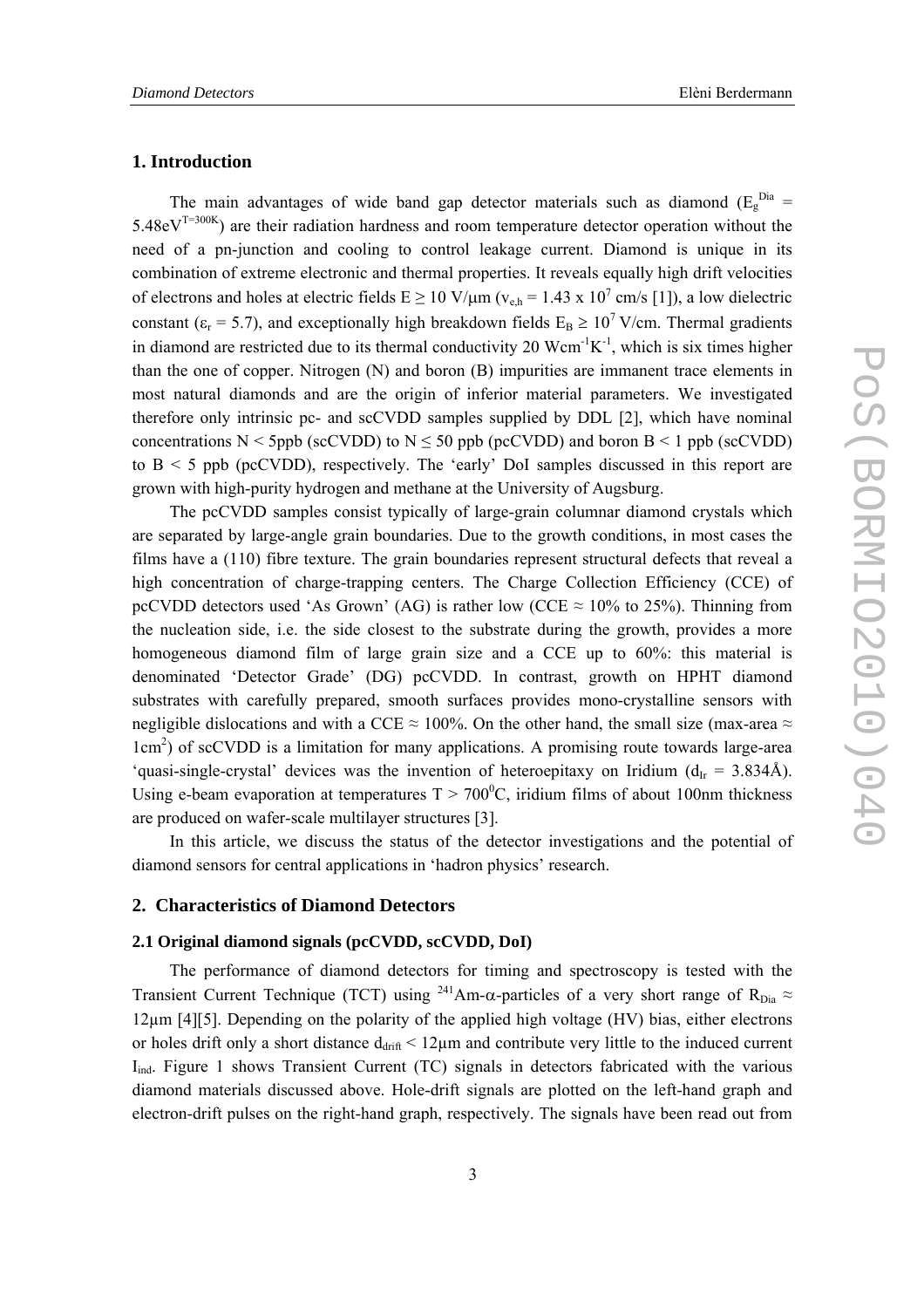the HV side electrode(s) with Diamond Broadband Amplifiers (DBA [5]) and recorded with a 3GHz Digital Storage Oscilloscope (DSO) with 20Gsamples/s. The pulse shape I<sub>ind</sub>(t<sub>drift</sub>) ∝  $E_{int}(d_{drift})$  reveals the internal field profile [6] and the corresponding single-carrier drift properties.



**Figure 1.** 241Am-α-signals in CVDD sensors of different quality and thickness measured with the same external field  $E_{ext} = \pm 3V/\mu m$ . The pulse shapes depict the internal field profile  $E_{int}(d_{drift})$  of each sensor type indicated by the line colors (thin lines: single-pulses, thick lines: averaged).

The trapezoidal shape of the scCVDD signals demonstrates the case of an ideal detector of parallel-plate geometry for which the internal field E<sub>int</sub> is constant and equal to the externally applied field  $E_{ext}$ . The  $\alpha$ -induced charge drifts to the opposite electrode and the sample thickness dependent signal width (Fig. 1, thick black dashed and solid lines) corresponds to the singlecarrier drift path (FWHM  $\Rightarrow$  d<sub>drift</sub> = d<sub>D</sub>). The signal area  $\int I(t) \cdot dt | \Delta t_{drift}$  is proportional to the measured charge. Excellent energy resolution is expected if single and average pulses are identical. Deviations from the trapezoidal shape indicate charge losses (CCE << 100%) and such sensors (pcCVDD and DoI) cannot be used for spectroscopy. The early DoI samples discussed in this article revealed more trapping than expected but showed relatively high amplitudes of less dispersion than those of pcCVDD detectors (sect. 2.3). We measured similar rise times of t<sub>rise</sub>  $\approx$  230 ps, all limited by the bandwidths of the DBA and DSO electronics. The signal width of low-quality sensors is defined by the lifetime of the charge carriers  $(d_{drift} \ll d_D)$ and by the detector capacitance  $C_D$ . Accordingly, the rate capability of scCVDD counters is 10<sup>8</sup> to 10<sup>7</sup> ions/s for samples of 50 to 500  $\mu$ m thickness, respectively, and up to 10<sup>9</sup> ions/s for pcCVDD and DoI detectors with optimized low capacitances.

### **2.2\_Heavy-ion beam diagnostics and ToF detectors (pcCVDD, scCVDD, DoI)**

All three diamond detector types are capable of high-rate counting (sect. 2.1). Detection efficiency close to 100% is achieved by selecting the CCE and the sample thickness according to the specific energy loss  $dE/dx$  of the particles of interest, taking into account the pairproduction energy of diamond,  $\varepsilon_{\text{Dia}} = 12.84 \text{ eV}$  [1]. Diamond beam monitors are unique in the sense that a single detector is capable of measuring in single-particle counting mode particle rates varying from a single ion to  $10^9$  ions/s, and much higher rates in current-integrated mode. We have developed beam diagnostic devices (pcCVDD) for high-frequency accelerator bunch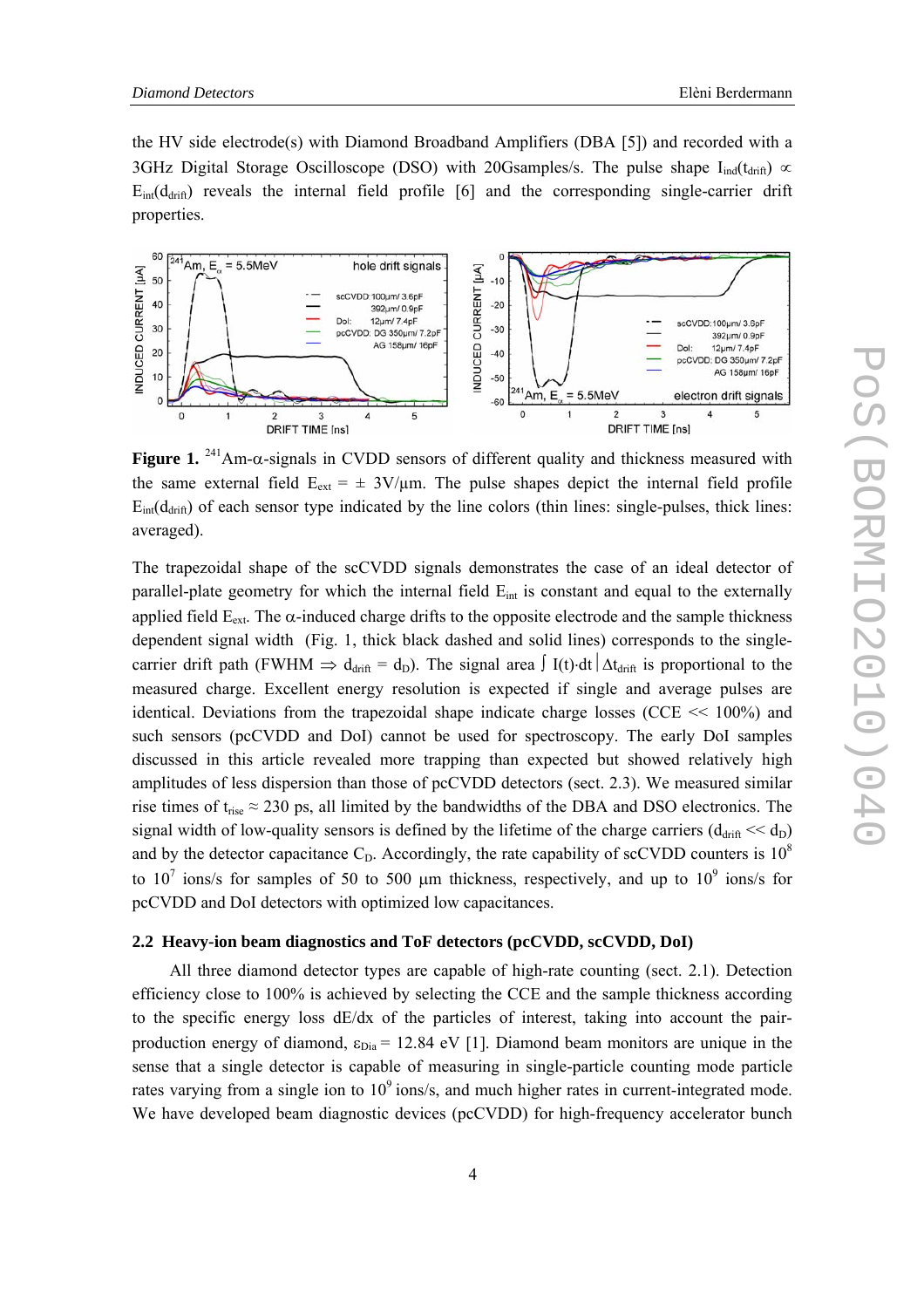and spill analysis as well as beam- and beam-loss monitors for slow and fast extracted ions [7]. For intense, highly focused and bunched beams (as used for instance at GSI in Plasma Physics experiments) homogeneous detectors (scCVDD) have been provided [8].

Diamond start detectors for heavy-ion ToF systems should have an intrinsic time resolution  $\sigma_i$  superior to the resolution of the standard ToF detectors by least a factor of two.  $\sigma_i$ is proportional to the noise dispersion,  $\sigma_{noise}$ , and inversely proportional to the slope of the leading edge  $dV_{Dia}/dt$  of the signal. It is therefore not evident a priori that scCVDD sensors will in all cases be preferable start detectors. Intrinsic time resolutions of  $\sigma_i \approx 29$  ps and  $\sigma_i \approx 110$  ps have been achieved for <sup>52</sup>Cr ions (Z = 24) of 650 AMeV and for relativistic <sup>12</sup>C ions (Z = 6) of 2.0 AGeV, respectively (HADES [9]) using 100µm thick AG pcCVDD sensors with DBA signal readout. Measurements performed with relativistic  $27$ Al ions of 2.0 AGeV using pc- and scCVDD sensors and a four-channel amplifier-discriminator card FEE-1 showed a near identical time resolution of  $\sigma_i \leq 28 \text{ps}$  (FOPI [10]), confirming that  $\sigma_i$  is in practice limited by the noise and the bandwidth of present state of the art electronics.

### **2.3\_Start detectors for relativistic light ions and protons (scCVDD)**

Relativistic particles of  $Z = 1$  slowing down in diamond generate a signal charge of 36e per micrometer. Into a 50 $\Omega$  load, this gives 29 $\mu$ V for protons and 260 $\mu$ V for <sup>6</sup>Li ions, assuming sensors of 300 $\mu$ m thickness and CCE  $\approx$  1. In comparison, the DBA noise voltage to consider for a good resolution is  $3\sigma_{noise} \approx 135 \mu V$ . Due to the poor S/N ratios, pcCVDD sensors may show low detection efficiency in such cases. Extended simulations and tests predict best results for low-capacitance, broadband amplifiers of low  $C_i \ll 1pF$ , and assemblies with minimized detector  $(C_D)$  and parasitic capacitances  $(C_P)$ . In October 2009, the time resolution of scCVDD quadrant sensors was tested with  ${}^{6}Li$  ions of  $E = 1.8$ AGeV using both modular (FEE-1 (mod.),  $d_D = 400 \mu m$ ) and integrated (LCBBA-1,  $d_D = 100 \mu m$ ) detector assemblies. FEE-1 (mod.) was read out via capacitive buffers followed by FEE-1 cards modified for analogue processing (MOS-follower; 1MΩ, 2.1pF, 1GHz). The diamond sensors of the integrated assembly LCBBA-1 were mounted on the FEE boards and wire bonded to active impedance transformers of  $C_i$  = 0.2 pF. The signals were subsequently shaped with fast booster amplifiers. The quadrantdetector sector capacitances were low in both cases ( $C_{D-400} = 0.2$  pF and  $C_{D-100} = 0.9$  pF) compared to the parasitic capacitance values  $C_P = 4pF$  for FEE-1 (mod.) and  $C_P = 1.7pF$  for LCBBA-1 measured, respectively. The time-difference spectra obtained with these assemblies are shown in Figure 2 (blue and red curves) together with a proton spectrum (green lines) measured with an older LCBBA amplifier design (LCBBA-0;  $d_D = 300 \mu m$ ,  $C_D \approx 0.3pF$ ,  $C_P \approx$ 2.5pF) which achieved  $\sigma_i = 101 \text{ps}$  [11]. For clarity, an offset has been added to each Y-data set. The histograms show the experimental data and the smooth lines are the corresponding Gaussian fits.

Preliminary resolutions of  $\sigma_{DT} = 77$  ps and  $\sigma_i = 55$  ps have been obtained for the FEE-1 (mod.) assembly by selecting prompt time coincident events with high signal amplitudes. The LCBBA-1 data are walk-corrected and processed under the condition that no neighbor sectors have triggered. Using a new amplifier transistor (SiGe:C; BFR705L3RH) an excellent  $\sigma_i = 32 \text{ps}$ was achieved, of which the diamond contribution was 21ps. Previous estimations [10] supported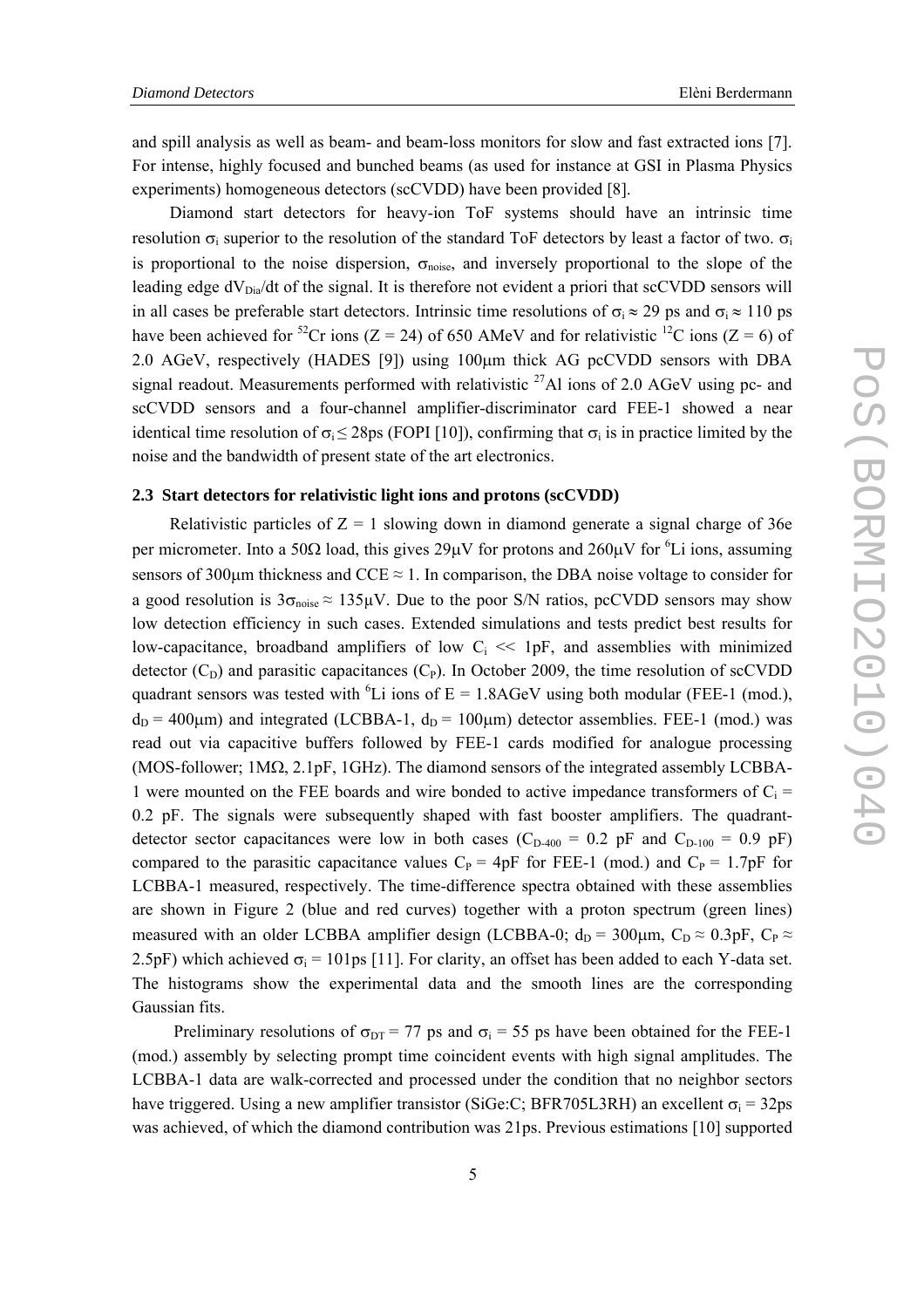by these results predict that a detector thickness  $d<sub>D</sub> = 100 \mu m$  is adequate for many experiments with swift heavy and light particles, despite the larger  $C<sub>D</sub>$  and the lower induced signal charge



**Figure 2.** Improved time resolution of scCVDD sensors for relativistic protons and light ions achieved with lowcapacitance assemblies. A  $\sigma_i$  = 101 ps was measured for protons in 2007 (LCBBA-0, green lines), and in October 2009,  $\sigma_i$  = 32ps (LCBBA-1, red lines) and  $\sigma_i$  = 55ps (FEE-1 mod., blue lines) for  ${}^{6}Li$  ions of 1.8AGeV. (see text)

obtained compared to measurements performed with thicker samples. The reason is the dominance of the higher slope dV/dt of the TCT signals of thin sensors (Fig. 1). Superior resolution will in the future be possible with fast-ASIC readout [12].

### **2.4\_Detectors for beam-energy- and ion-spectroscopy measurements (scCVDD)**

Only homogeneous sensors showing trapezoidal TC- $\alpha$ -signals (CCE  $\approx$  1) are applicable for energy-loss spectroscopy (sect. 2.1). The energy resolutions of homo and heteroepitaxial CVDD samples are compared by their 'broadband line widths'  $\delta E_x$  where we find  $\delta E_{Dia}/\delta E_{Dof}/\delta E_{DG-PC}$  $\approx 1/2/4$  (Fig. 3, Left).



**Figure 3.** (Left) α-spectra measured with sc (blue)-, pc (black)-, and DoI (red) CVDD detectors using DBAs. (Center) Low-energy  ${}^{12}C$  distributions of pc (black) and scCVDD (blue) sensors. (Right) Relativistic heavy-ion spectra obtained with scCVDD (blue), silicon (green), and gaseous ionization chambers (cyan) using high-resolution spectroscopy electronics.

These results are also confirmed as high-resolution energy measurements performed with commercial spectroscopy electronics developed for silicon detectors (Figs. 3, central and right part, respectively). The peak value of the  $^{12}C$  spectrum measured with a pcCVDD detector (black line) is  $\approx 85\%$  lower than the expected value of 99.6 MeV. In contrast, both lines measured with a scCVDD sensor correspond exactly to the energy of the  ${}^{12}C$  ions. Moreover,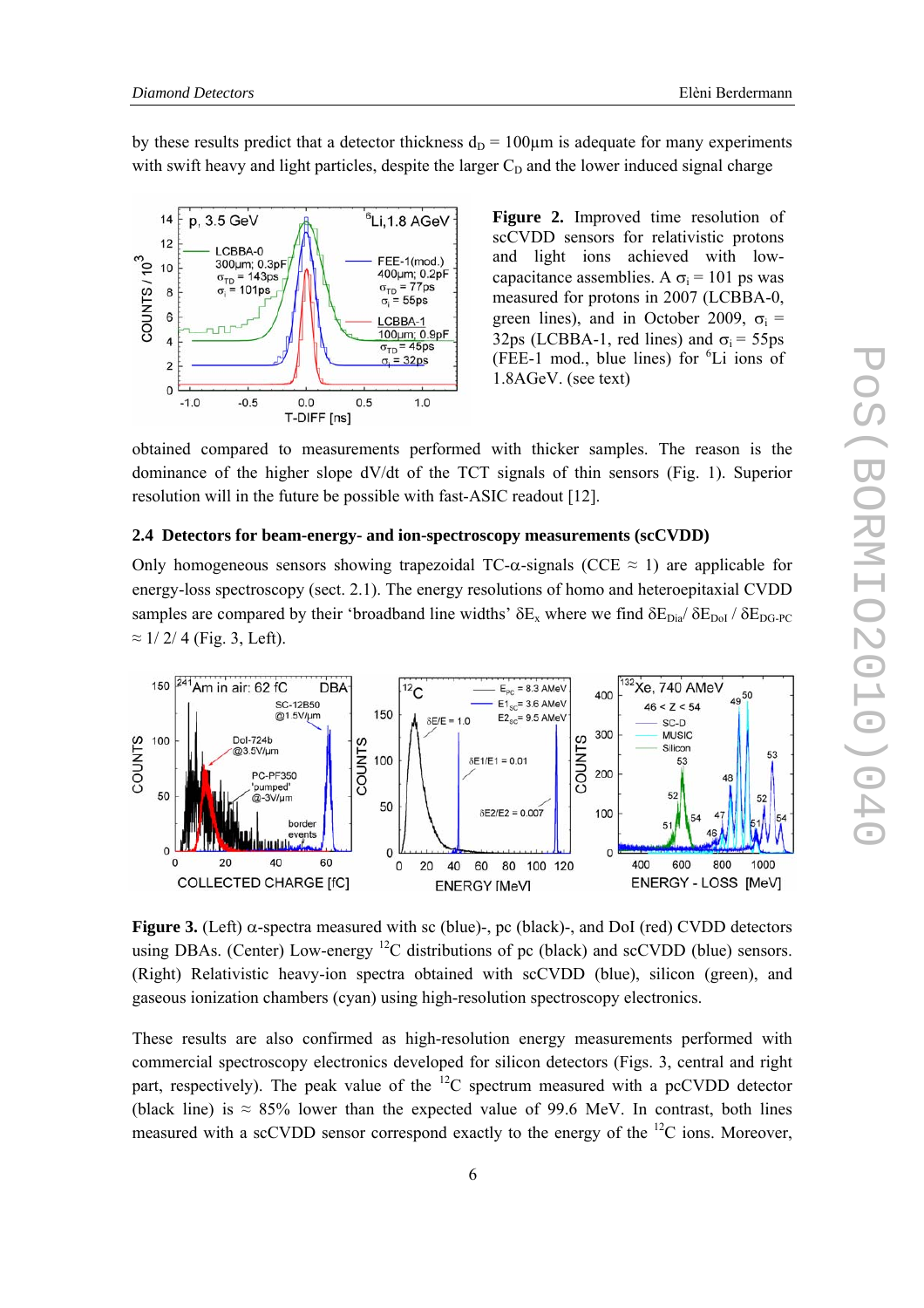while the relative resolution of the polycrystalline sensor is  $\delta E_{Dia}/\Delta E_{Dia} = 1.0$ , the corresponding resolution of the scCVDD sensor (blue lines) reaches values  $\leq 0.01$ , which are similar to those obtained with silicon detectors working under the same conditions (i.e. without cooling). For energy losses of the order of 1 GeV, as it is the case of  $^{131}$ Xe fragments, the performance of scCVDD (right plot, blue lines) was found far superior to silicon (green) and its particleidentification capability approaching that of MUSIC chambers (cyan). These data have been obtained in a fragmentation experiment at the FRS of GSI with the test detectors mounted in air. In contrast to the silicon detectors, diamond sensors do not show pulse-height defects and (similar to MUSICs) they are insensitive for high energetic δ-electrons influencing the energyloss straggling and thus the energy resolution. More details can be found in [13][14].

### **3.\_A radiation hardness study with scCVDD samples**

We irradiated scCVDD samples with protons of  $E_p = 26$  MeV and neutrons of  $E_n = 20$  MeV up to fluencies of  $\Phi \approx 10^{16}$  p,n/cm<sup>2</sup> [1][15]. Subsequently measured optical absorption spectroscopy data revealed neutral vacancies  $(V^0)$  as the main radiation-induced defect. Similar defect production rates  $\beta_{e,h}$  were found for both p- and n irradiation. The parameter  $\beta_{e,h} \approx 10^{-15}$ cm<sup>2</sup>/ns is calculated according to the relation  $1/\tau_{\text{eff}} = \beta \cdot \Phi$  (Fig. 4, Left) after accounting for the effective trapping time  $\tau_{\rm eff}$  extracted from TC signals (Fig. 4, right).  $\tau_{\rm eff}$  and CCE  $\propto$  v<sub>e.h</sub>⋅ $\tau_{\rm eff}$  both decreases in proportion to Φ.



**Figure 4.** (Left) Defect production rates  $(\beta_{eh})$  of scCVDD after irradiation with 26 MeV protons and 20 MeV neutrons: electron data are plotted in blue and hole data in red. (Right) TCT  $\alpha$ signals of samples BDS14, s256-05-06, and EBS-3 in the virgin state (trapezoidal shapes) and after irradiation with protons (slopes on flat top, thin lines) up to fluencies Φ, respectively. After trapping correction the signals (thick lines) reproduce those of the virgin detectors.

Signal rise times and amplitudes were preserved even after fluencies of  $\Phi = 6x10^{14}$  p/cm<sup>2</sup>, and thus, the time resolution as well. The width of signals obtained after irradiation was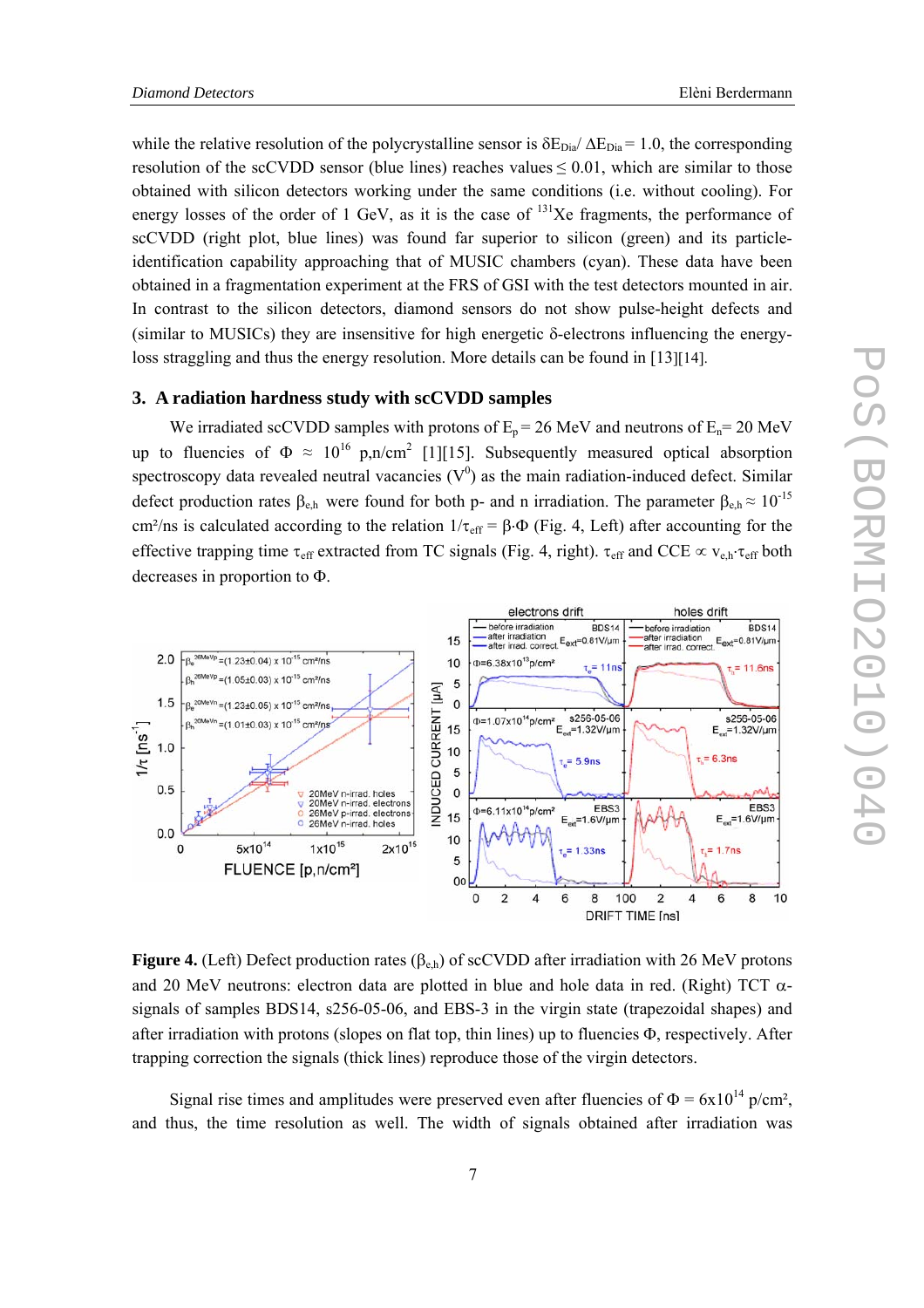unchanged, confirming that (for unprimed detectors) the internal field is unchanged and that the radiation induced defects are mainly neutral vacancies  $(V<sup>0</sup>)$ . In a real experiment, a slightly different  $E_{int}$  may occur due to the charging of the  $V^0$  centers by the electrons or holes trapped. However, we expect similar velocities also in that case, since the defect density is low even after high-dose irradiation. Although the charge loss is significant (reduced signal area), the corresponding spectroscopy signals of high-energy  $^{90}$ Sr-β-particles (i.e. MIP) showed a mean value of 2000e, and were clearly separated from the electronic noise. In conclusion, the timing properties of proton detectors were almost unchanged up to fluencies of  $\Phi \approx 10^{15}$  p/cm<sup>2</sup>, whereas after exposure to still higher fluencies no TC-α-pulses have been obtained. The collected charge was decreased by a factor of three after irradiations of a  $\Phi \approx 10^{16}$  p/cm<sup>2</sup> [1].

### **4.\_ Status of Technology**

### **4.1\_Detector bulk materials (scCVDD, DoI)**

Isolated threading dislocations are frequently observed in scCVDD samples that lead to reduced HV stability of the fabricated sensors, which otherwise show excellent chargecollection and timing properties at low fields [1][10][16]. They originate from dislocations already present in the bulk of the HPHT substrates or from dislocations generated by the surface polishing of the HPHT crystals propagating into the overgrown CVDD film. Nucleation on iridium substrates yields a unique nucleation density and alignment of diamond grains. The material starts with a very high density of dislocations. With increasing thickness the grains merge, and the mosaic spread as well as the dislocation density decreases forming a defective single crystal.

### **4.2\_Detector electrodes (scCVDD)**

The objective is to produce electrodes on inert, high-resistivity diamond with an oxygen terminated surface, which prevents electron injection from the metal into the diamond. This permits the application of large bias voltage, enabling effective and rapid access of particleinduced charge from the crystal [3]. Accumulation of charge carriers under such a 'blocking contact' alters the internal field profile, which becomes strongest at that contact and reduced towards the opposite electrode. At high particle-rate operation, charge accumulation may take place and the electrodes will start 'leaking' up to the complete detector break down. So far we have obtained the best results from scCVDD samples of perfectly reconstructed and polished surfaces with rms roughness < 1nm. CVDD detectors can be metallized using standard photolithography techniques with micro-patterned electrodes for position-sensitive readout.

### **Conclusions and Outlook**

The most versatile type of artificial diamond is the scCVDD, which has a CCE  $\approx 100\%$ together with the highest drift velocities for electrons and holes. Samples made with highquality contacts can be operated at electric fields as high as  $10 \text{ V}/\mu$ m and are capable of usually contradictory applications: (a) fast counting and timing with an intrinsic resolution of  $\sigma_i \ll$ 50ps and (b) energy measurements with a precision which is comparable to gaseous ionization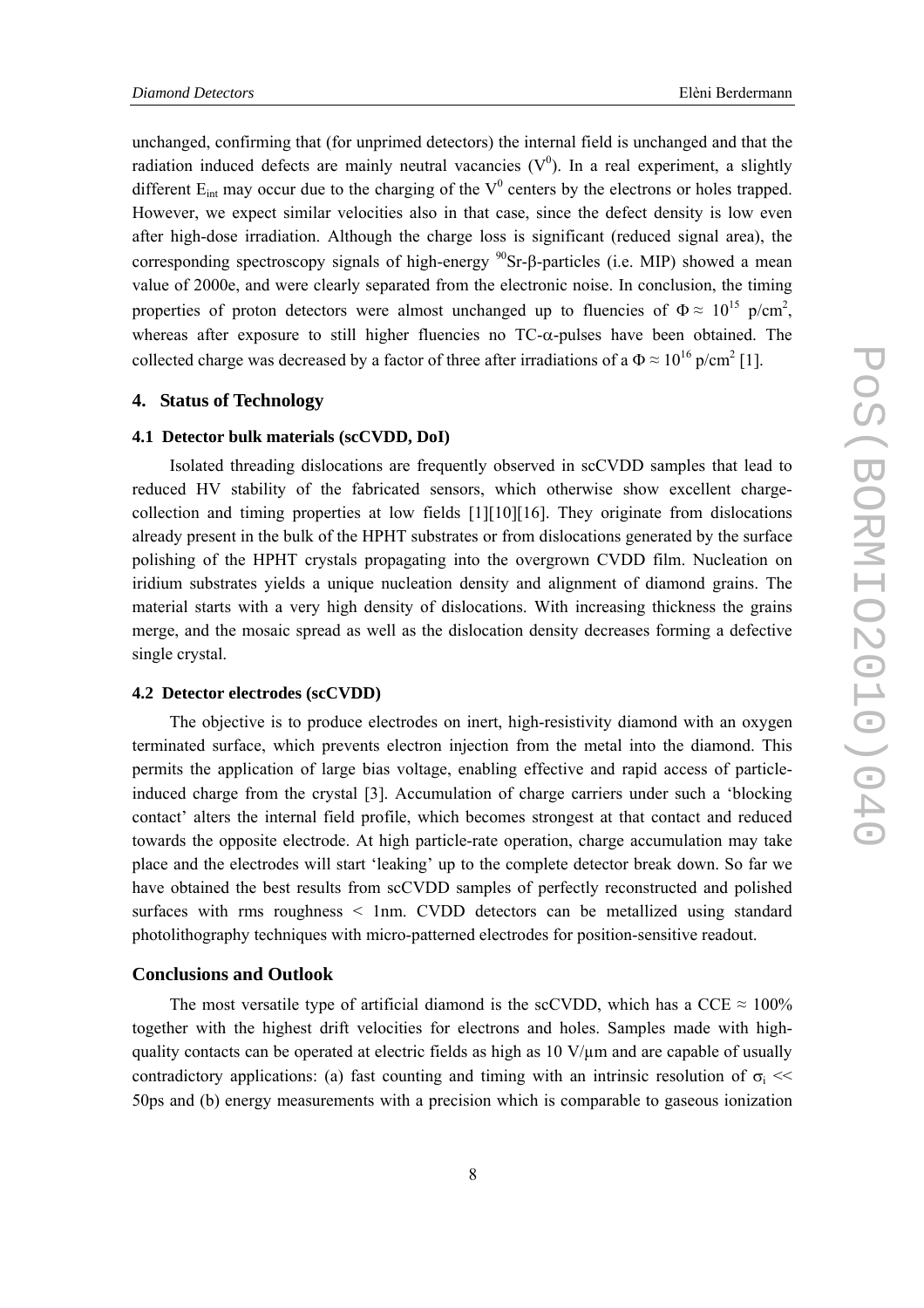chambers. scCVDD sensors can be used for beam diagnostics, for ToF and spectroscopy of ions and protons as well as for the vertex detection in high-energy experiments.

pcCVDD and DoI samples make large-area diamond detectors possible, preferably for timing, counting, and tracking applications for which a reduced CCE is acceptable. The higher spatial homogeneity of the DoI sensors, in addition to extremely narrow signal shape of relatively high amplitudes, open perspectives for improved large-area tracking and ToF devices that are capable of operating at the highest ion rates. Our attention is now focused on the growth and post processing as well as on the characterization of diamond plates grown on iridium. In addition, we are pursuing the fabrication and the test of low-capacitance single-channel amplifiers and of a broadband ASIC (PADI-4 [12]), which has been modified for single-MIP sensitivity and the readout of diamond strip sensors.

### **Acknowledgments**

This work is supported by the EC through the Integrated Infrastructure Initiatives *HadronPhysics* (FP6, Proj. RII3-CT-2004-506078) and *HadronPhysics2* (FP7, Proj. RII3- CT\_227431), and the Marie Curie project MC-PAD. We would like to thank the GSI members of the Target Laboratory for the diamond metallizations, the accelerator operating crew for the excellent beams, and in particular, Christophor Kozhuharov for his constant interest and many fruitful discussions.

### **References**

- [1] M. Pomorski, *PhD Thesis*, University of Frankfurt, 2008.
- [2] Diamond Detector Ltd. (DDL), Dorset, UK (Distributer); Element Six, Ascot, UK, (Producer)
- [3] S. Gsell, T. Bauer, J. Goldfuß, M. Schreck, B. Stritzker: *A route to diamond wafers by epitaxial deposition on silicon via iridium/yttria stabilized zirconia buffer layers*, Appl.Phys.Lett. **84** (2004) 4541
- [4] E. Berdermann and M. Ciobanu, in: R. S. Sussmann (Edt.), CVD Diamond for Electronic Devices and Sensors, Wiley Series Materials for Electronic & Optoelectronic Applications (2009) 227
- [5] P. Moritz, E. Berdermann, K. Blasche, H. Stelzer, B. Voss: *Broadband electronics for CVDdiamond detectors*, Diam. Relat. Mater. **10** (2001) 1770
- [6] J. Isberg, A. Lindblom, A. Tajani, D. Twitchen, *Temperature dependence of hole drift mobility in high-purity single-crystal CVD diamond*, phys. stat. sol. (a) **202**, No. 11 (2005) 2194
- [7] E. Berdermann, K. Blasche, H. W. Daues, P. Moritz, H. Stelzer, B. Voss, *The Diamond Project at GSI - Perspectives*, Proc. ICATPP-7, Como, Italy, (2001) 246
- [8] J. Bol, E. Berdermann, W. de Boer, E. Grigoriev, F. Hauler, L. Jungermann, *Beam monitors for*  TESLA based on diamond strip detectors, IEEE Transactions on Nuclear Science, 3, (2004) 1566
- [9] The HADES Collaboration, *The high-acceptance dielectron spectrometer HADES,* EPJA **41** (2009) 243
- [10] E. Berdermann, M. Pomorski, W. de Boer, M. Ciobanu, S. Dunst, C. Grah, M. Kiš, W. Koenig, W. Lange, W. Lohmann, R. Lovrinčić, P. Moritz, J. Morse, S. Mueller, A. Pucci, M. Schreck, MD. S.